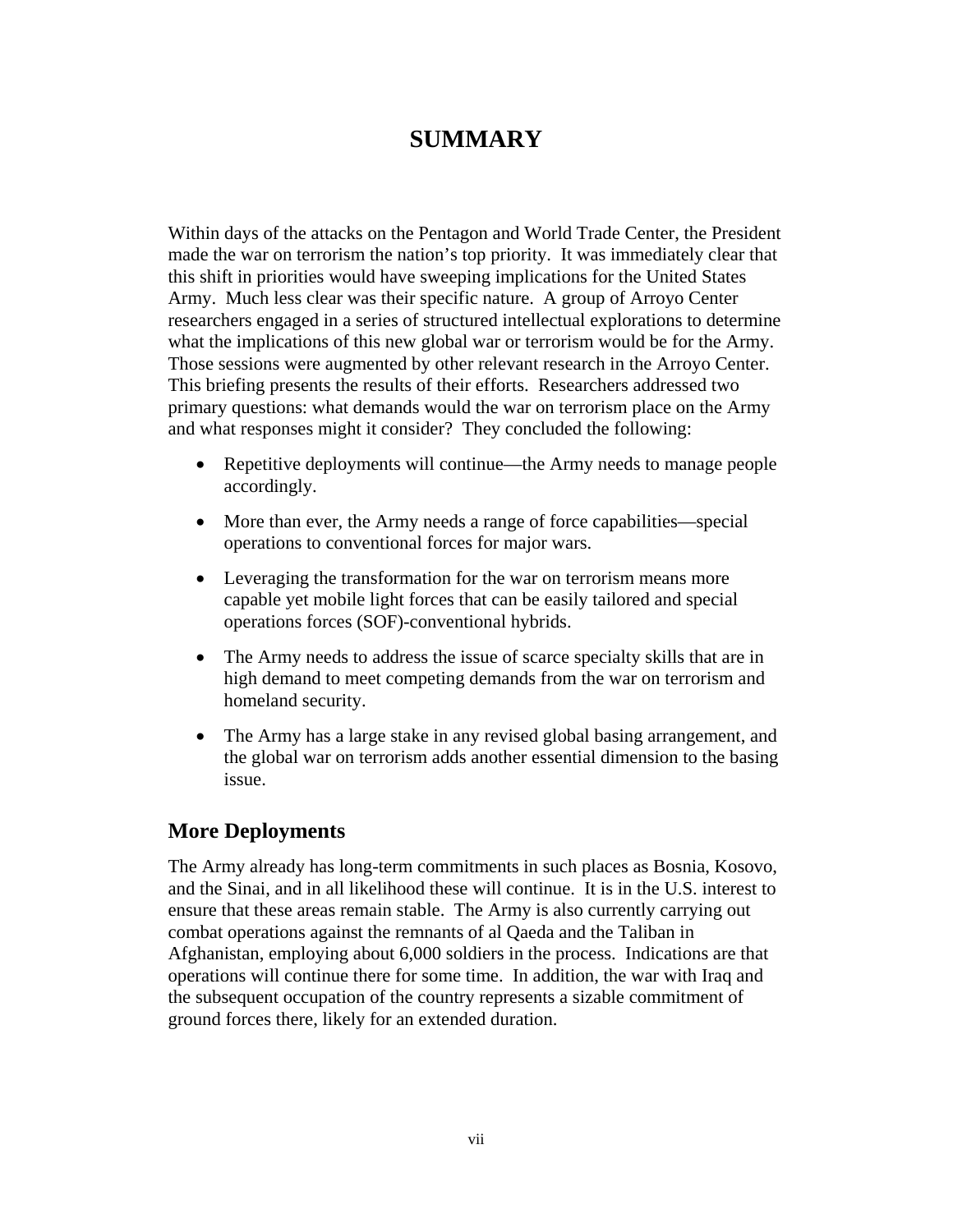Because it is the stated intention of national policymakers to carry on the war on terrorism across a wide front, the Army can expect to find itself conducting operations elsewhere as well. These will run the gamut from extended combat operations to training of foreign military forces to a host of counterinsurgency/foreign internal defense activities. Some of these may be comparatively short-lived. However, others will last for years. All will require additional deployment, further raising the tempos for Army forces.

The Army has dealt with increased deployment and operational tempo before. At the height of operations in the Balkans, it had about 30,000 troops committed to temporary assignments overseas. Techniques used to dampen the effects of the increased pace of deployments included cross utilization; use of reserve components, allies, and contractors; and modified personnel policies. These remain available. The Army could also cross-train units or modify the skill mix of the active forces to address some of the imbalances in demand. It could also attempt to increase its end strength.

Current peacetime personnel management goals, such as stability after deployments and before permanent change of station moves, limit the Army's flexibility. These policies could be further modified although at some cost to soldiers' quality of life and combat readiness for major contingencies. Unrelated to the war on terrorism, the Army is also exploring a unit rotation system for its currently stationed forces in Europe and Korea. Adopting this system would also affect deployments for the Global War on Terrorism, although pending further analysis it is unclear how significant those effects would be, either positive or negative. One concern is that moving stationed units to unit rotations could reduce the total number of readily available active force personnel for short-notice assignments related to the war on terrorism. This could reduce the Army's overall flexibility in the counterterrorism venue.

## **Range of Capabilities**

The new policy for waging the war on terrorism envisions taking the war to the terrorists—wherever they may be. This offensive orientation, and the strong emphasis on relentless pressure in this regard, is markedly different from past counterterrorism efforts. Therefore we have defined this new policy as Offensive Counterterrorism (OCT) to distinguish it from more traditional doctrinal counterterrorism. This form of overseas OCT we believe will require new combinations of joint capability and responsiveness. For example, it may be necessary to launch a rapid attack against a large, well-defended terrorist installation on inhospitable terrain. Or the Army might have to attack simultaneously several sites spread over a large area. The national civilian leadership will want the ability to carry out a short-notice operation anywhere in the world with high confidence of success. Such operations may now have to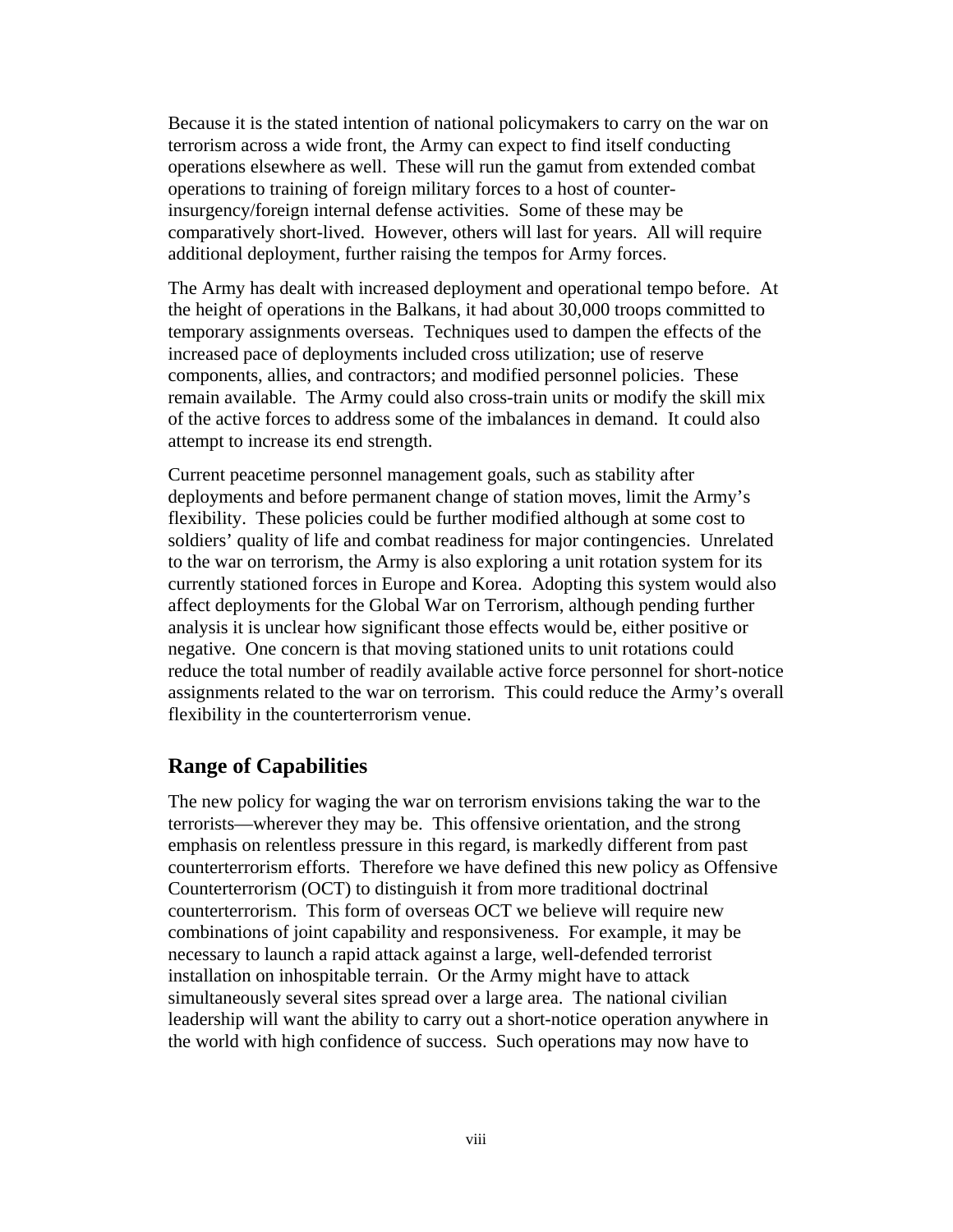take place on a continuous basis to maintain the necessary level of pressure, another break with past activities in this regard. The ability to seize and neutralize weapons of mass destruction (WMD) under a variety of circumstances will be especially important. Terrorists have proven themselves resourceful, and we can expect them to adapt and make important targets difficult to attack, denying the United States low-risk options, such as bombing. These efforts may also be designed to heavily tax or exceed the capabilities of existing U.S. special operations capabilities. Thus, the Army must develop new combinations of combat power and responsiveness as part of a joint force undertaking.

### **Leveraging the Transformation**

The Army is in the process of transforming itself, in part to address the longstanding trade-off between the time to deploy forces and the amount of combat capability delivered. Light forces get there fast but lack combat power; heavy forces are quite capable but take a considerable time to arrive. The war on terrorism is likely to require greater combat power for a given response speed than the Army has traditionally been able to provide. The Army's new Stryker Brigade Combat Team (SBCT) addresses part of the new demands of the war on terrorism, but as a full brigade it still lacks the responsiveness needed for many rapid strike and raid operations. Furthermore, an additional requirement exists at the low end of the combat spectrum for added special operations capability. This demand could be met simply by adding more special operations forces (SOF). It could also be met by increasing the cooperation between SOF and light regular forces. A third option would be to increase the special operations capabilities of light units, perhaps by adding limited skill sets, to reduce the burden on SOF units.

The higher-end capability could be met by tailoring units drawing on assets embedded in the SBCTs. For example, portions of its capability (e.g., infantry, protected mobility, and situational awareness) could be combined with other light or SOF elements to form a very capable unit but one that could deploy much faster than could a complete Stryker brigade.

## **High Demand for Scarce Skills**

One of the problems the Army faces is soldiers with scarce specialty skills that are in high demand, such as special operations and military police. The counterterrorism mission will increase the demand on SOF across the board, but such specialties as psychological operations and civil affairs could come under particular pressure if stability operations become a regular feature of the war. Civil affairs teams will also be committed for extended time in Iraq as part of the postconflict stability activities there, as will military police. Homeland security will also impose its own set of demands, both on a routine and an as-needed basis.